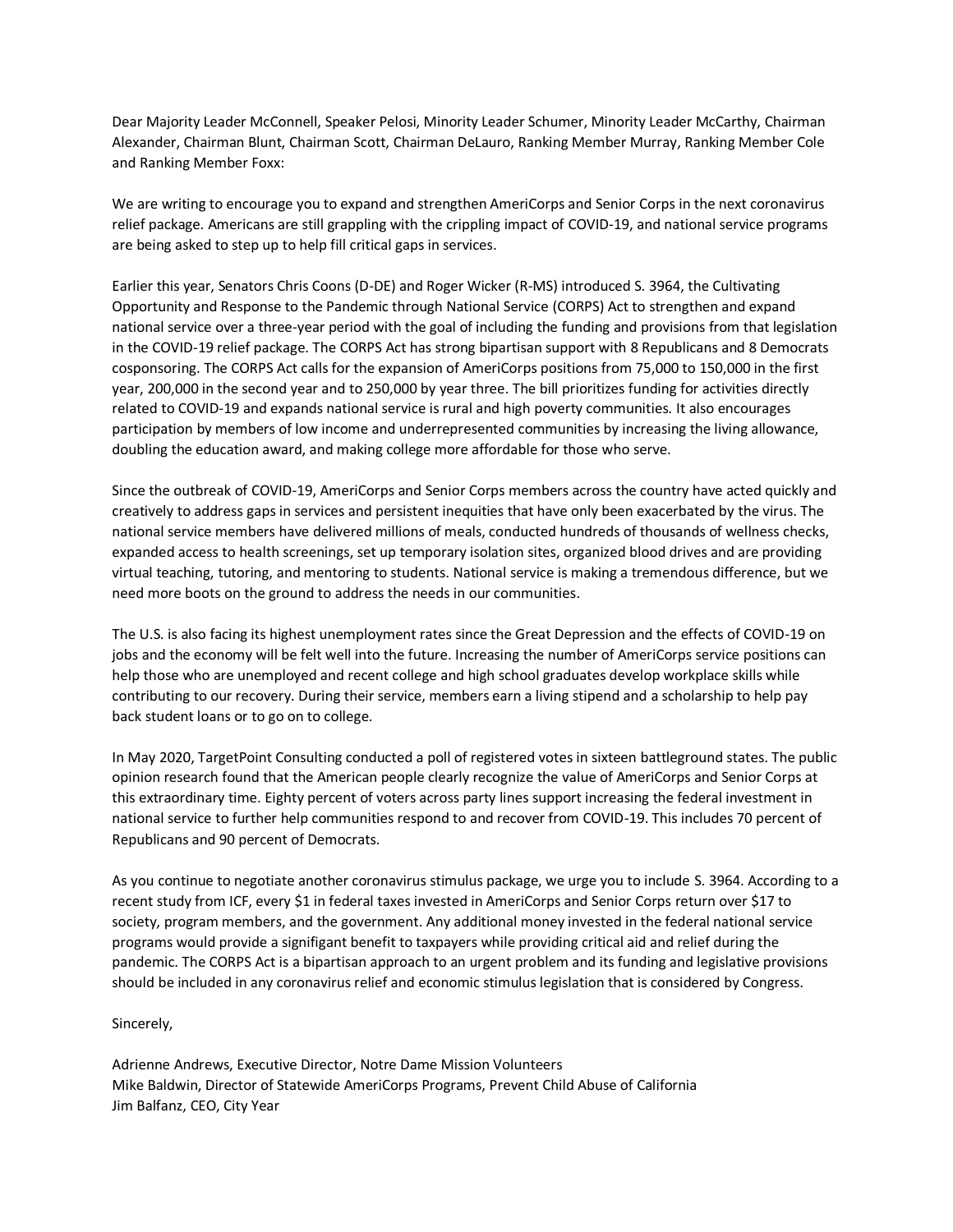Sydelle Barreto, Senior Policy Associate, New Leaders Scott Baier, CEO, College Bound David Beard, Policy and Advocacy Director, School's Out Washington Elisa Villanueva Beard, CEO, Teach For America Laura Bellis, Executive Director,Take Control Initiative Joel Berg, CEO, Hunger Free America Teresa Bianchi, Executive Director, Habitat for Humanity Buffalo Stephanie Biegler, Chief Program Officer, Child Abuse Prevention Council of Sacramento Lori Bishop, Executive Director, Flint Hills Volunteer Center Inc Caroline Blakely, President and CEO, Rebuilding Together Naila Bolus, CEO, Jumpstart Craig Bowser, CEO, The SAVE Farm John Box, AmeriCorps Assistant Director, Waynesville R-VI School District Sheila Boxley, President & CEO, The Child Abuse Prevention Center Chris Bugbee, President/CEO, OneStar Foundation Audra Clark, Executive Director, City Year Kansas City Jesse Colvin, CEO, Service Year Alliance Mary Connor, Executive Director, Soccer Without Borders AnnMaura Connolly, President, Voices for National Service Jay Cranman, CEO, Hands On Atlanta Dawn Crayco, CT Program Director, FoodCorps CT Elizabeth Cushing, President, Playworks Brett D'Antonio, CEO, Habitat for Humanity Seattle-King County Maud Daudon, Executive Leader, Career Connect Washington Michael Dodson, LTG USA (Ret) Margo Dragos, Founder & CEO, ArtistYear Steve Dubiel, Executive Director, EarthCorps Michael Duffy, President, Great Oaks Foundation Curt Ellis, Co-Founder & CEO, FoodCorps Kenan Ender, Executive Director, AmeriCorps St. Louis Kaira Esgate, CEO, America's Service Commissions Mario Fedelin, CEO, Changeist, Luke Forrest, Executive Director, CEDAM (Community Economic Development Association of Michigan) Marc Freedman, CEO, Encore.org Brian Gallagher, President & CEO, United Way Worldwide Paul Giuliacci, Deputy Director, Giants Community Fund Angela Glore, Executive Director, First 5 Del Norte Stephanie Grove, President, National Senior Corps Association Emily Haber, CEO, Massachusetts Service Alliance Mayme Hostetter, President, Relay Graduate School of Education Jenny Hatch, Executive Director, Sierra Nevada Alliance Emily Hoyte, Executive Director, Rebuilding Together South Sound Brandi Jimenez, Director of National Service, Citizen Schools Ashley Johnson, CO-CEO, The Literacy Lab Maurice Jones, President and CEO, Local Initiatives Support Corporation Jerry Keir, Executive Director, Great Basin Institute Gary Kosman, CEO, America Learns Colleen Laing, Associate Director, Planning & Public Policy, United Way of King County Jacqueline Lucier, Division Director, Connecticut Office of Higher Education